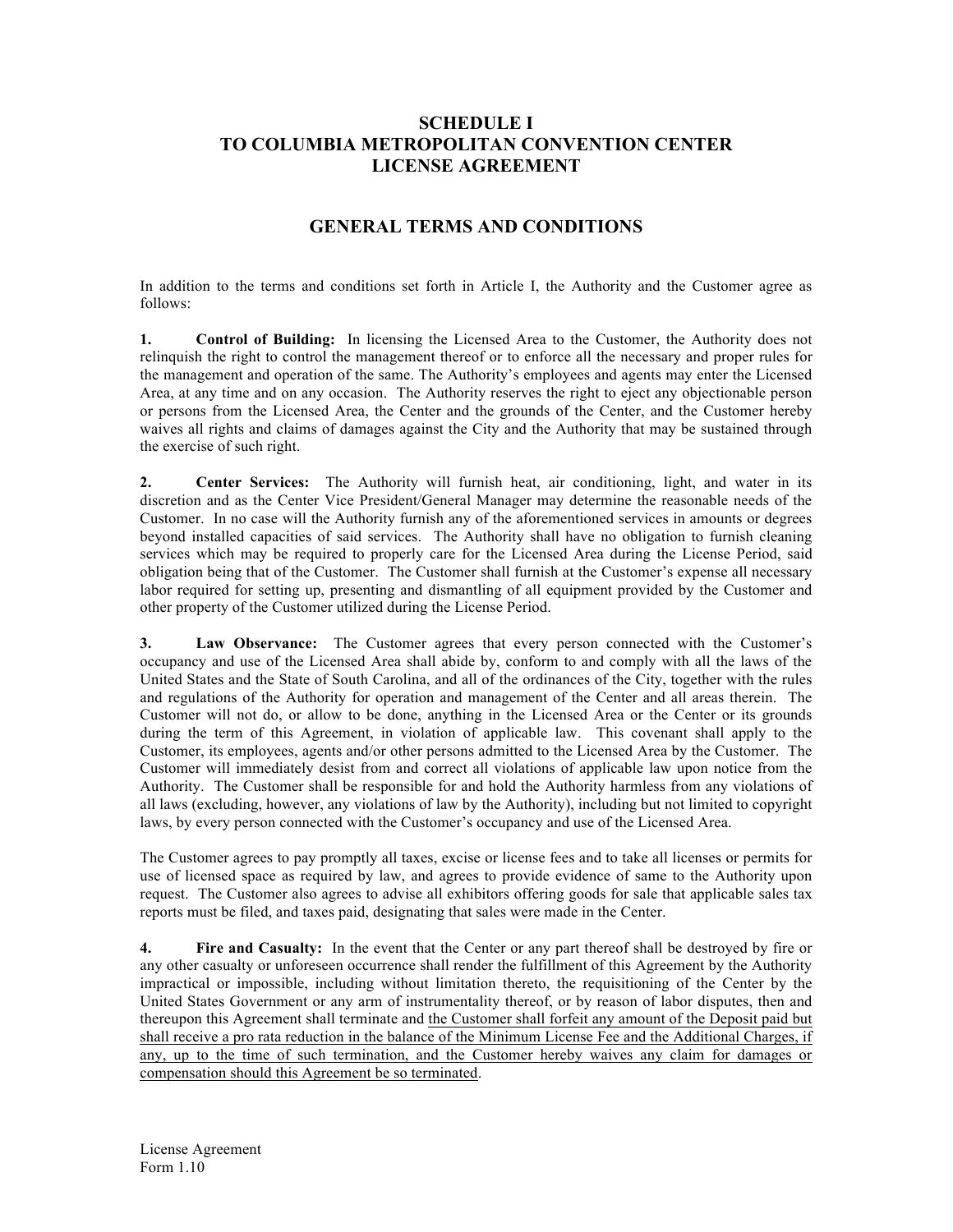**5**. **Floor Plans and Event Requirements.** For events with booth space, exhibitors or and/or vendors, prior to the Customer making commitments to any parties regarding use of any portion of the Licensed Area, including assignments of exhibit space, the Customer shall provide the Authority with five copies of the full and complete floor plan for the event (including a description of all required electrical, communications systems, and plumbing work) and receive the Authority's written approval thereof. At least four (4) weeks prior to the commencement of the License Period, the Customer shall confirm the continued accuracy of the approved floor plans or such approval for any updates thereto, as well as specify required room or hall set-ups, staging, personnel requirements, and food and beverage requirements. The Customer shall be responsible for all added costs incurred because of late delivery of such materials, which shall be charged in the Authority's reasonable discretion. The Authority reserves the right to require the Customer to make reasonable changes, deletions or additions to the foregoing to assure the efficient operation of the Center for the subject event.

**6. Evacuation of Facility:** Should it become necessary in the judgment of the Authority to evacuate the Center because of bomb threat or for other reasons of public safety, the Customer will retain possession of the Licensed Area for sufficient time after such evacuation to complete presentation of his activity without an increase in the Minimum License Fee, provided that such time does not interfere with another future user of the Licensed Area.If it is not possible to complete presentation of the activity, the Minimum License Fee and the Additional Charges, if any, shall be forfeited, prorated, or adjusted at the discretion of the Authority and the Customer hereby waives any claim for damages or compensation from the Authority.

**7. Responsibility for Property:** The Authority assumes no responsibility whatsoever for any property placed in the Center, including the Licensed Area, by the Customer. The Authority is hereby expressly relieved and discharged from any and all liability for any loss, injury or damage to persons or property that may be sustained by reason of the occupancy of the Center, including the Licensed Area, by the Customer, unless it is proved that such loss, injury or damage is caused by the Authority's gross negligence or willful misconduct.

**8. Removal of Properties:** In the event that goods, wares, merchandise and property of any and all kinds and description, are left in the Center after the termination of this Agreement, then the Authority shall be and is hereby authorized to remove from the Center at the expense of the Customer, all such goods, wares, merchandise and property of any and all kinds and description. The Authority shall not be liable for any damage or loss to said goods, wares, merchandise or other property which may be sustained, either by reason of such removal or the place to which it may be removed, and the Authority is hereby expressly released from any and all claims for damages of whatever kind or nature. The Authority reserves the right to remove from the Center all effects remaining in the Center after termination of this Agreement at expense of the Customer and to charge One Hundred and no/100 Dollars (\$100.00) per day for time after date specified on any property remaining in the Center, or the actual expense incurred in such removal and storage, whichever is greater.

**9. Seating Capacity:** At no time shall the Customer sell or otherwise dispose of, or permit to be sold or otherwise dispose of, tickets in excess of the seating capacity of the Licensed Area. Further, in areas where seating is not provided the Customer shall at no time admit a larger number of persons that can safely and freely move about. Further, the Customer will not permit chairs or other objects to be or remain in the passageways or exit ways and will keep all passageways and exit ways clear at all times. Sidewalks, grounds, entries, passages, vestibules, halls, elevators, abutting streets and all ways of access to public utilities of the Licensed Area shall not be obstructed by the Customer, its employees or agents, or used for any purpose other than ingress to and egress.

**10. Defacement of Center:** The Customer shall not injure or mar, or in any manner deface the Licensed Area, and shall not cause or permit anything to be done whereby the Center and the Licensed Area shall be in any manner injured or marred or defaced, nor shall the Customer drive or permit to be driven, any nails, hooks, tacks, screws or bolts in any part of the Center, including the Licensed Area, nor shall the Customer make or allow to be made any alteration of any kind therein or thereon, nor tape any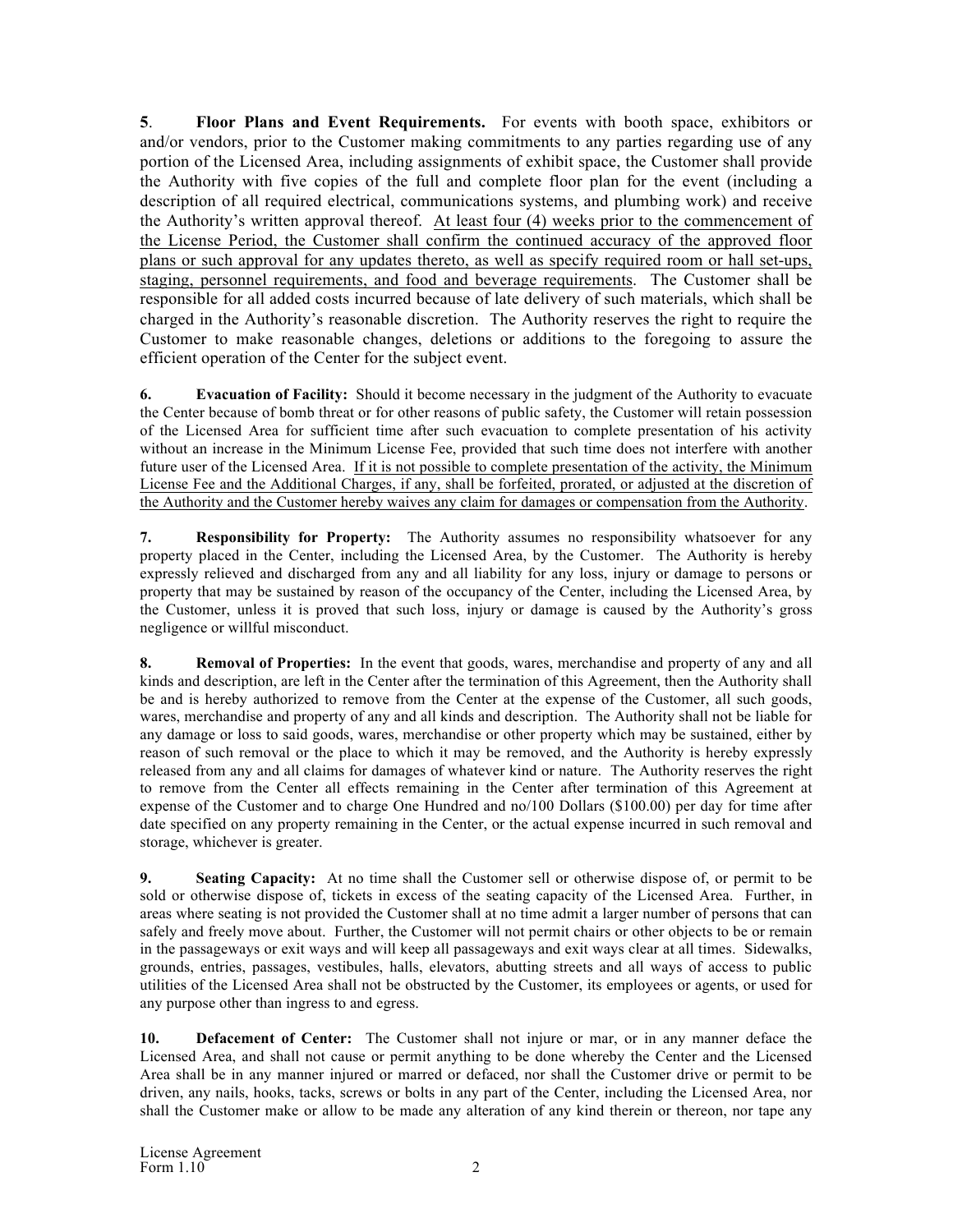adhesive tape or stickers at any location therein. The Customer shall not sell, dispense or give away or permit the sale, dispensing or giving away of gas filled balloons or adhesive stickers in the Licensed Area or in any of the halls, passageways or approaches thereto. If the Licensed Area, or any portion of the Center or its grounds, during the term of this Agreement shall be damaged by the act, default or negligence of the Customer, or by the Customer's agents, employees, or any other persons admitted to the Licensed Area by the Customer, the Customer will pay to the Authority upon demand, such sum as shall be necessary to restore the damaged area to the original condition, ordinary wear and use excepted.

**11. Care of Premises:** The Customer agrees to cause the Licensed Area to be kept clean and orderly and generally cared for during the term of this Agreement.

**12. Approval of Services:** The Authority reserves the right to approve decorators, contractors or other service people or agencies employed or engaged by the Customer.

**13. Signs and Posters:** The Customer will not post or allow to be posted or exhibited signs, advertisements, show bills, lithographs, posters, or cards of any description inside or in front of or on any part of the Center except in regular locations provided by the Authority therefore, and will use, post or exhibit only such advertisements, show bills, lithographs, posters, or cards as related to the performance or exhibition or event to be given in the Licensed Area, and for such period of time as designated in writing by the Center Vice President/General Manager. The Customer further agrees not to allow any advertising media to imply that the Authority is sponsoring or endorsing the event covered by this Agreement without the written consent of the Authority.

**14. Lost Articles:** The Authority shall have the sole right to collect and have the custody of articles left in the Center by the persons attending any event given or held in the Licensed Area, and the Customer or any person in the Customer's employ shall not collect or interfere with the collection or custody of such articles.

**15. Assignments:** The Customer shall not assign this Agreement or suffer any use of the Licensed Area other than herein specified, or sublet the Licensed Area or any part thereof, without the prior written consent of the Authority.

**16. Fire Hazards:** The Customer shall not do or permit to be done anything in or upon any portion of the Center, including the Licensed Area, or bring or keep anything therein or thereupon which will in any way conflict with the conditions of any insurance policy upon the Center or part thereof, or in any way increase the rate of fire insurance upon the Center or on property kept therein, or in any way conflict with the laws relating to fires or with the regulations of the fire department, or with any of the rules, regulations or ordinances of the City or in any way obstruct or interfere with the rights of the other users of the Center or injure or annoy them. The Customer shall not, without the written consent of the Authority, put up or operate any engine, motor, or machinery on the premises, or use oils, explosives, burning fluids, camphene, kerosene, naphtha, or gasoline for either mechanical or other purposes. The Customer further agrees that all decorative material used in the premises must be flameproof and that all matters involving safety be resolved by the decision of the Center Vice President/General Manager.

The Center is a "No Smoking" facility. The Customer agrees to notify all agents, employees, or any other persons admitted to the Licensed Area by the Customer that smoking is prohibited inside the facility.

**17. Discretionary Matters:** Any decision affecting any matter not herein expressly provided for shall rest solely within the discretion of the Authority and / or the Center Vice President / General Manager.

**18. Vacating of Licensed Area:** The Customer agrees to vacate, quit and surrender the Licensed Area to the Authority at the end of the License Period in the same condition as the Licensed Area was made available to the Customer at the start of the License Period.

**19. Workmen's Compensation:** The Customer agrees to save the City and the Authority harmless and to indemnify them against any claims or liability for compensation under the South Carolina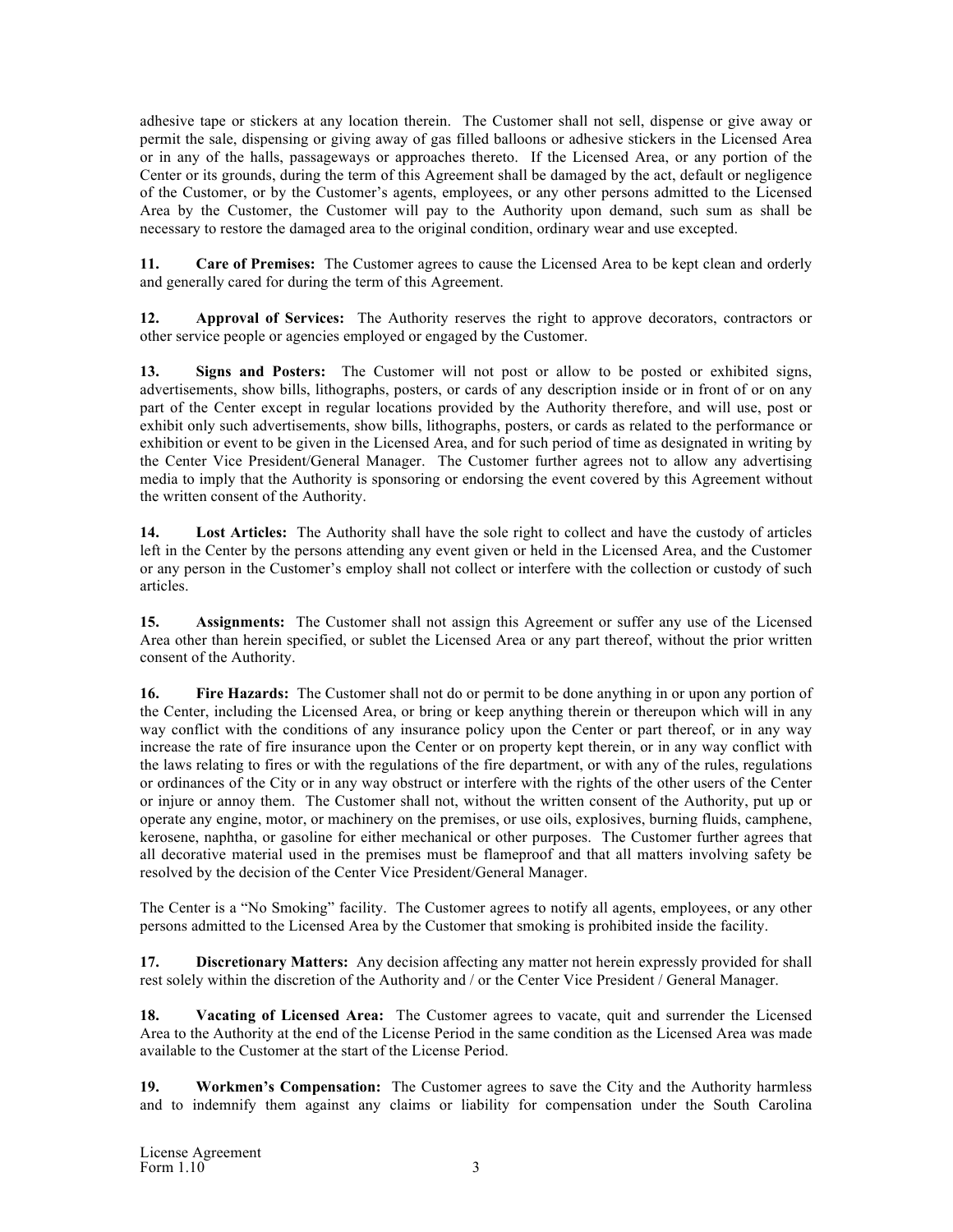Workmen's Compensation Act arising out of injuries sustained by any employees of the Customer or of any contractor or sub-contractor under the Customer.

**20. Damage to Premises:** The Customer acknowledges that the Licensed Area together with all furniture, fixtures and equipment located therein have been delivered to the Customer in an undamaged condition. The Customer agrees that if the Licensed Area, any portion of the Center, or any furniture, fixture or equipment located in the Licensed Area and made available for the Customer's use hereunder shall be damaged during the term of this Agreement by the act, default or negligence of the Customer, or of the Customer's agents, employees, patrons, guests, or any person admitted to the Licensed Area by the Customer, the Customer will pay to the Authority upon demand such sum as shall be necessary to restore said area to an undamaged condition. The Customer hereby assumes full responsibility for the character, acts and conduct of all persons admitted to the Licensed Area or to any portion of the Center by the consent of the Customer or by or with the consent of any person acting for or on behalf of the Customer.

**21. Attorney's Fees, Litigation Expenses:** If the Customer defaults in the payment of the Minimum License Fee or any other amount or charge for which the Customer is liable hereunder or in the performance of any obligation in the part of the Customer to be performed hereunder, then in such event the Customer covenants and agrees to pay all costs and expenses including reasonable attorney's fees, incurred by the Authority in the collection of such rental or charges and/or in the protection or enforcement of the Authority's rights hereunder.

**22. Control, Custody, and Handling of Receipts:** In the handling, control, custody, and keeping of receipts and refunds, whether the same are received through the box office or otherwise, the Authority is acting for the accommodation and sole benefit of the Customer, and that as to such receipts and funds the Authority shall be responsible only for gross neglect or willful misconduct.

**23. Performance Approval:** The Authority retains approval right of performance, exhibition or entertainment to be offered under this Agreement, and the Customer agrees that no such activity or part thereof shall be given or held if the Authority provides written objection on the grounds of character offensive to the public morals, failure to uphold event advertising claims or violation of any laws or the Rules and Regulations by event content.

**24. Non-Discrimination:** In its use and occupancy of the Licensed Area, the Customer shall not discriminate against any person or class by reason of age, sex, handicap, color, race, creed, religion or national origin.

**25. Successors and Assigns:** All terms and conditions of this Agreement shall be binding upon the parties, their heirs, successors, and assigns, and cannot be varied or waived by any oral representations or promise of any agent or other person of the parties hereto unless the same shall be in writing signed by the duly authorized agent or agents of the parties hereto.

**26. Copyrights:** The Customer will assume all costs arising from the use of patented, trademarked, franchised or copyrighted music, materials, devices, processes or dramatic rights used on or incorporated in the event. The Customer agrees to indemnify, defend and hold harmless the City and the Authority from any claims or costs, including legal fees, which might arise from question of use of any such material described above.

**27. Parking:** All parking rights and privileges are reserved by the Authority with respect to any parking on the grounds of the Center, including the area located immediately to the south of the Center, and the Authority shall not be required to provide any specific parking to the Customer unless agreed in writing by the Authority. Public parking facilities in the area will afford the Customer, its employees, agents and guests spaces for parking at prevailing rates for the area.

**28. Customer Property:** The Authority will accept delivery of property addressed to the Customer one (1) business day prior to event at a cost of five (\$5) dollars per box. Any shipments received prior to one (1) business day prior to event will incur a cost of ten (\$10) dollars per box, and the Customer will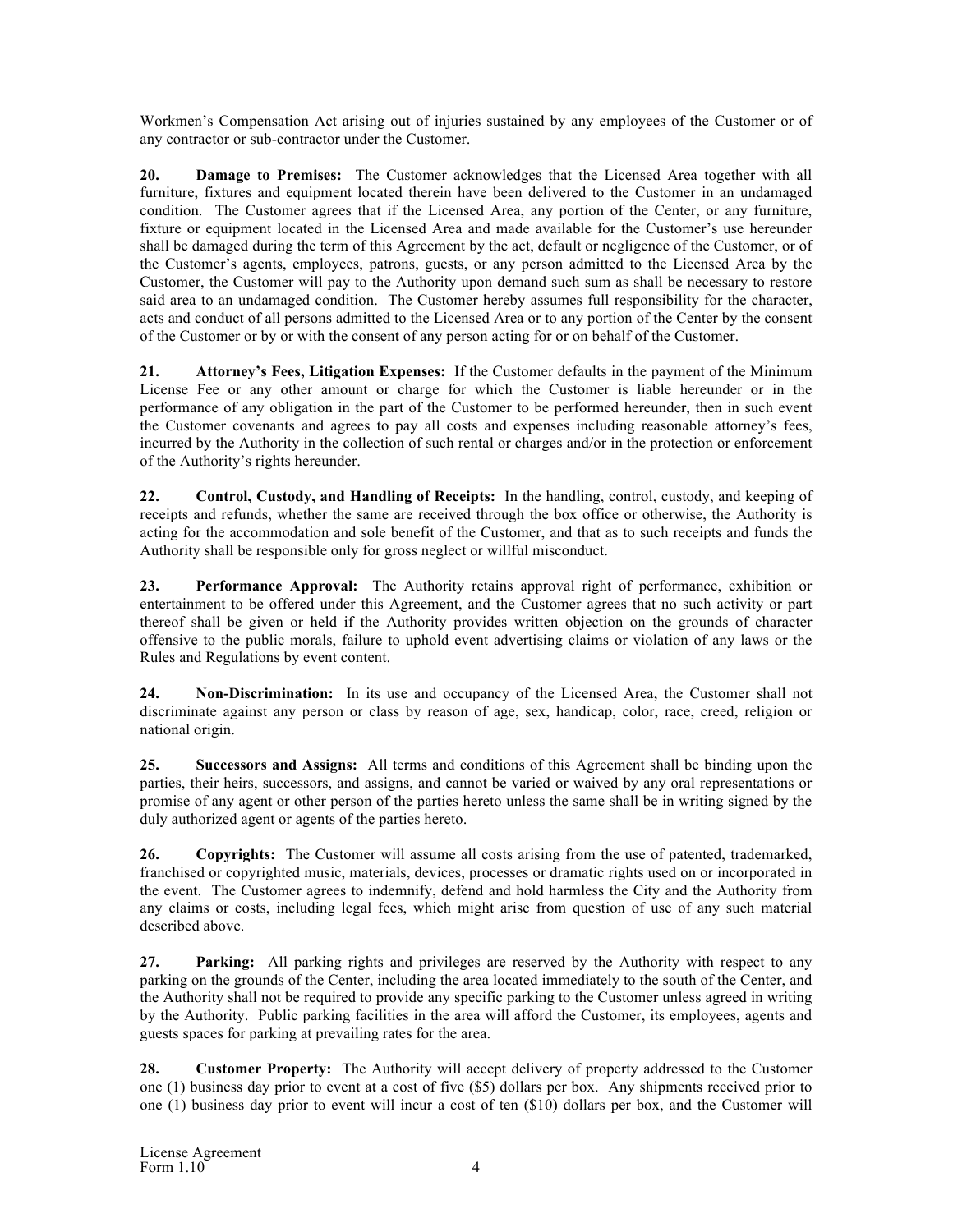indemnify and hold harmless the City and the Authority for any loss or damage to such property in the receipt, handling, care or custody of such property at any time. The Customer further indemnifies the City and the Authority from any claims or costs related to claims from any third party for loss or damage to property located on or about the Center during the time covered by this Agreement.

**29. Interruption or Termination of Show:** The Authority shall retain the right to cause the interruption of any performance in the interest of public safety and to likewise cause the termination of such performance when in the sole judgment of the Authority such act is necessary in the interest of public safety.

**30. Advertising:** The Customer agrees that all advertising of the event will be honest and true and will include accurate information on show times and ticket price.

**31. Non-Exclusive Right:** The Authority shall retain the right to use and/or license use of such portions of the Center as may not be covered by this Agreement. The Authority also retains the right to reenter any part of the Licensed Area should such part become vacant; and to determine that such unused portion may be offered for other use with receipts there from going to the Authority with an appropriate adjustment on the Customer's Minimum License Fee.

**32. ADA Compliance:** To the Authority's knowledge, the Center, as a place of "public accommodation", is in compliance with the Americans With Disabilities Act (Public Law 101-336) (the "ADA"). If the Customer determines that any violation of the ADA exists with respect to the Center, the Customer shall promptly notify the Authority in writing and the Authority shall endeavor to comply with the ADA in all material respects. The Customer shall comply with the ADA with respect to all activities conducted within the Licensed Area.

The Authority and the Customer shall jointly endeavor to identify organizations or individuals that can provide any auxiliary aids and services that are required by the ADA.

**33. Relocation of Licensed Premises:** The Authority reserves the right to relocate the designated Licensed Area to alternative comparable space within the Center if such relocation should become necessary. The Customer agrees that any such relocation of Licensed Area will not constitute a breach of this Agreement.

**34. Arbitration:** At the sole and exclusive option of the Authority, any dispute, argument or claim arising out of or related directly or indirectly to this Agreement between the Authority and the Customer may be submitted to binding arbitration in Columbia, South Carolina in accordance with the rules of the American Arbitration Association.

**35. Interpretation:** All references to the City or the City of Columbia include the Columbia Public Facilities Corporation. All references to the Center, unless the context clearly requires otherwise, include the Licensed Area, all interior and exterior portions of the Center, its grounds and all parking areas operated by the Authority for use by the Customer and visitors to the Center. All references to indemnification or liability of the Authority shall include, within the coverage of such provision, shareholders, the members, board of directors, officers, employees and agents of the Authority and any other persons or entities to whom the Authority may have an obligation to protect, defend or indemnify, which specifically includes the City of Columbia.

**36. Force Majeure:** The Authority may terminate or suspend its obligations under this Agreement if such obligations are delayed, prevented or rendered impractical by any of the following events to the extent such event is beyond the reasonable control of the Authority: fire, flood, riot, earthquake, civil commotion, insurrection, Act of God, labor disputes, strikes, wars, shortage of or inability to obtain materials, supplies or utilities, or any law, ordinance, rule or regulation. In any such event the Authority shall not be liable to the Customer for delay or failure to perform its obligations, except there shall be a pro-rated reduction in the Minimum License Fee and the Additional Charges, if any.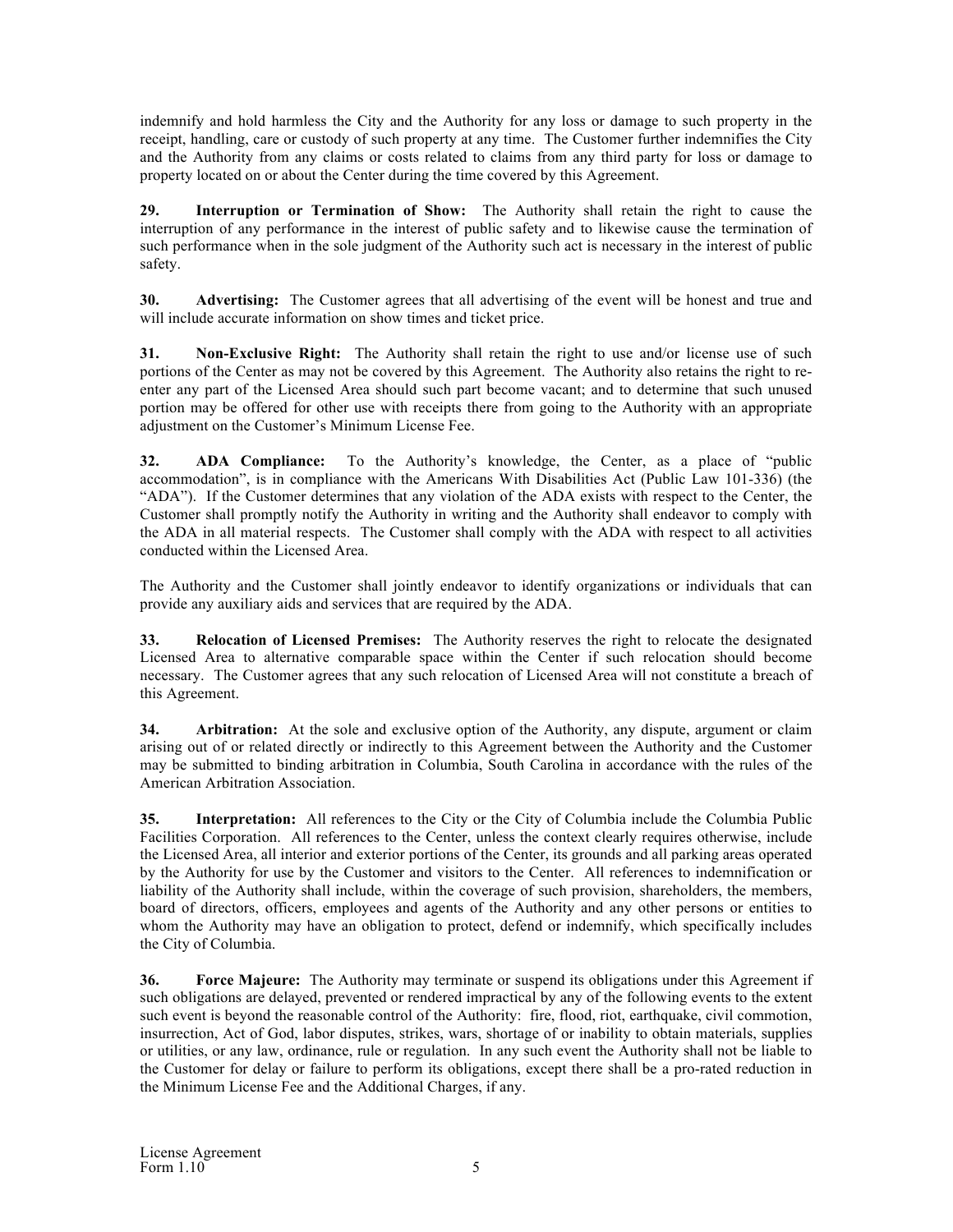**37. Cumulative Remedies:** All rights, powers and privileges conferred hereunder upon the Authority shall be cumulative and shall not be restricted to those given by law.

**38. Notices:** All notices required or permitted to be given to any party pursuant to this Agreement shall be in writing and delivered personally, or sent by registered or certified mail, return receipt requested, or by generally recognized, prepaid, overnight air courier services, or by facsimile or email. If given by facsimile or email, the notice shall be deemed to have been given upon receipt of a confirmation or reply, respectively. All other such notices to either party shall be deemed to have been provided when delivered, if delivered personally or refused by those individuals or entities addressed below. The designation of the individuals to be so notified and the addresses of such persons or entities for the purpose of notice may be changed from time to time by written notice to the other party, in a manner provided herein for giving notice, which shall be deemed effective ten (10) days after such written notice of change is furnished to the other party.

| To Operator: | Vice President/General Manager<br>Columbia Metropolitan Convention Center<br>1101 Lincoln Street<br>Columbia, South Carolina 29201 |
|--------------|------------------------------------------------------------------------------------------------------------------------------------|
| To Customer: | At the address set forth on page 1 hereof                                                                                          |

**39.** Refunds: Refer to the appropriate section of your License or Catering Agreement for details pertaining to cancellations of building space. Should you have any questions or require clarification, please contact your Sales Manager/Event Manager. Event orders cancelled within (14) business days prior to event will not be refunded. Refund requests relating to amenities or equipment provided by third party vendors (including but not limited to SC Audio Visual, Ovations Catering, Displays Unlimited, etc.) must be requested directly from the vendor. All refund requests required or permitted to be given to any party may be requested (see information below) in writing and delivered through either of the following methods: in person, by registered or certified mail (return receipt requested), or by generally recognized prepaid, overnight air courier services, facsimile or by email. If submitted via facsimile or email, the notice shall be deemed to have been received upon confirmation or reply, respectively. Upon approval, refund checks may take up to four weeks to process. All refunds will be mailed to the address set forth on page 1 of the contract lease agreement.

If you have any inquiries regarding our Refund or Cancellation Policies, please call our office at 803.545.0276 or contact your Sales/Event Manager directly. Hours are Monday – Friday, 9:00 am – 5:00 pm (Eastern).

| To Operator: | Sales/Event Manager<br>Columbia Metropolitan Convention Center<br>1101 Lincoln Street<br>Columbia, South Carolina 29201 |
|--------------|-------------------------------------------------------------------------------------------------------------------------|
|              | Facsimile: 803-545-0013<br>Email: Sales/Event Manager Assigned to Event                                                 |

**40. Entire Agreement:** This Agreement contains the complete and exclusive agreement between the parties and is intended to be a final expression of their agreement. No promise, representation, warranty or covenant not included in this Agreement has been or is relied upon by any party. Each party has relied upon its own examination of the full Agreement and the provisions thereof, the counsel or its own advisors, and the warranties, representation and the covenants expressly contained herein. No modification or amendment of this Agreement shall be in force unless in writing executed by all parties hereto.